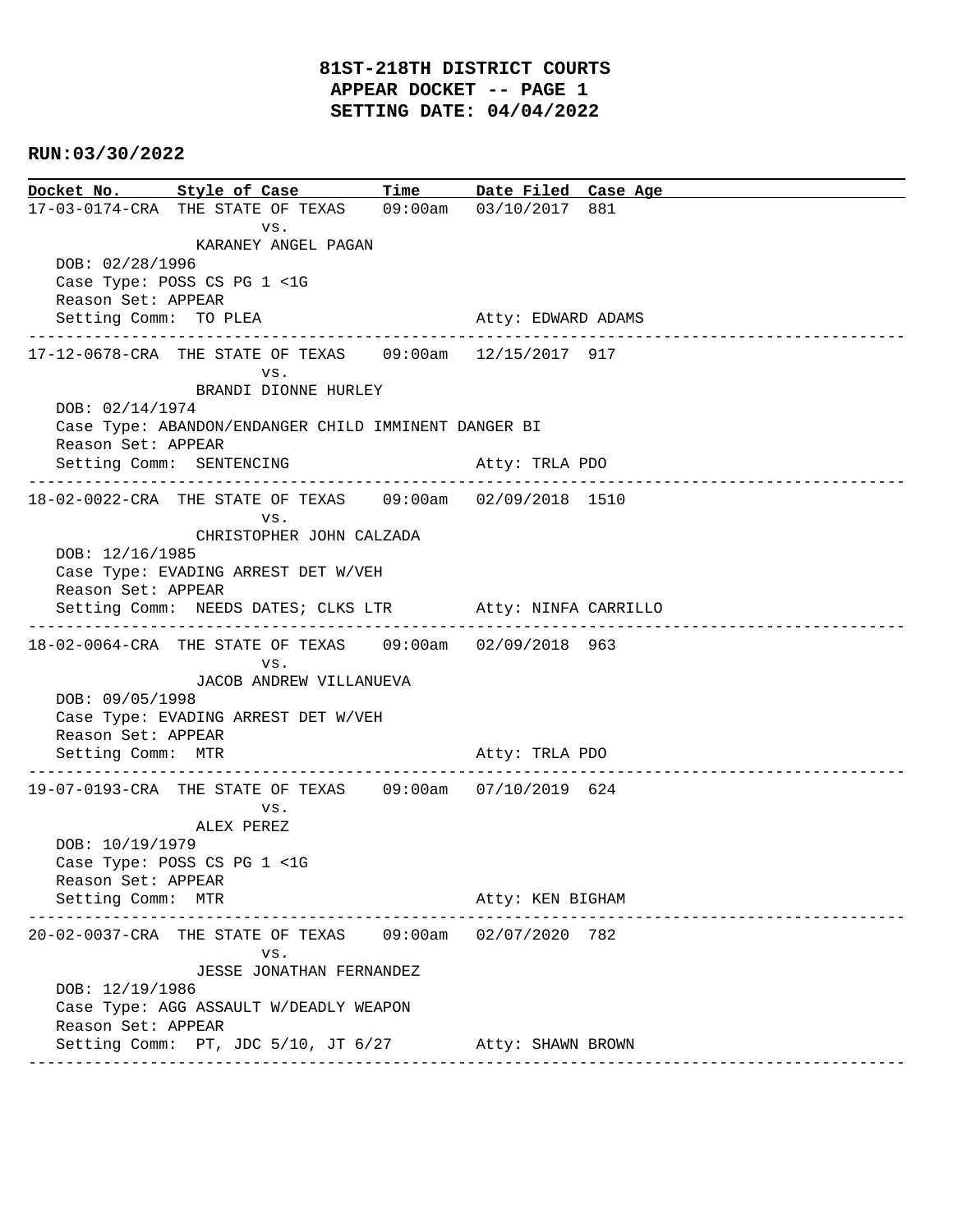**Docket No. Style of Case Time Date Filed Case Age**  20-02-0054-CRA THE STATE OF TEXAS 09:00am 02/07/2020 575 vs. NATHAN NAE CONTRERAS DOB: 05/15/1995 Case Type: POSS CS PG 1 <1G Reason Set: APPEAR Setting Comm: MTR Atty: ROBERT GIER ---------------------------------------------------------------------------------------------- 20-05-0118-CRA THE STATE OF TEXAS 09:00am 05/08/2020 691 vs. NACOLE LYNNE RAHE DOB: 04/06/1976 Case Type: POSS CS PG 1 <1G Reason Set: APPEAR Setting Comm: ARR Atty: ROBERT GIER ---------------------------------------------------------------------------------------------- 20-06-0151-CRA THE STATE OF TEXAS 09:00am 06/12/2020 656 vs. ROXANE CAPELO DOB: 09/15/1979 Case Type: POSS CS PG 1 <1G Reason Set: APPEAR Setting Comm: ARR; CLERK'S LTR Atty: ---------------------------------------------------------------------------------------------- 20-07-0177-CRA THE STATE OF TEXAS 09:00am 07/24/2020 614 vs. JEVON LEE CARLOCK DOB: 01/31/1994 Case Type: TAMPER/FABRICATE PHYS EVID W/INTENT TO IMPAIR Reason Set: APPEAR Setting Comm: ARR; CLERK'S LTR Atty: ROBERT GIER ---------------------------------------------------------------------------------------------- 20-09-0256-CRA THE STATE OF TEXAS 09:00am 09/04/2020 572 vs. ROBERT NAVARRO JR DOB: 12/15/1985 Case Type: POSS W/INT TO PROMOTE CHILD PORNOGRAPHY Reason Set: APPEAR Setting Comm: JURY WAIVER Atty: JENNIFER TAPIA ---------------------------------------------------------------------------------------------- 20-12-0352-CRA THE STATE OF TEXAS 09:00am 12/04/2020 186 vs. HECTOR LOPEZ DOB: 04/20/1980 Case Type: ASSAULT FAM/HOUSE MEM IMPEDE BREATH/CIRCULAT Reason Set: APPEAR Setting Comm: MTR; CLK'S LTR Atty: ----------------------------------------------------------------------------------------------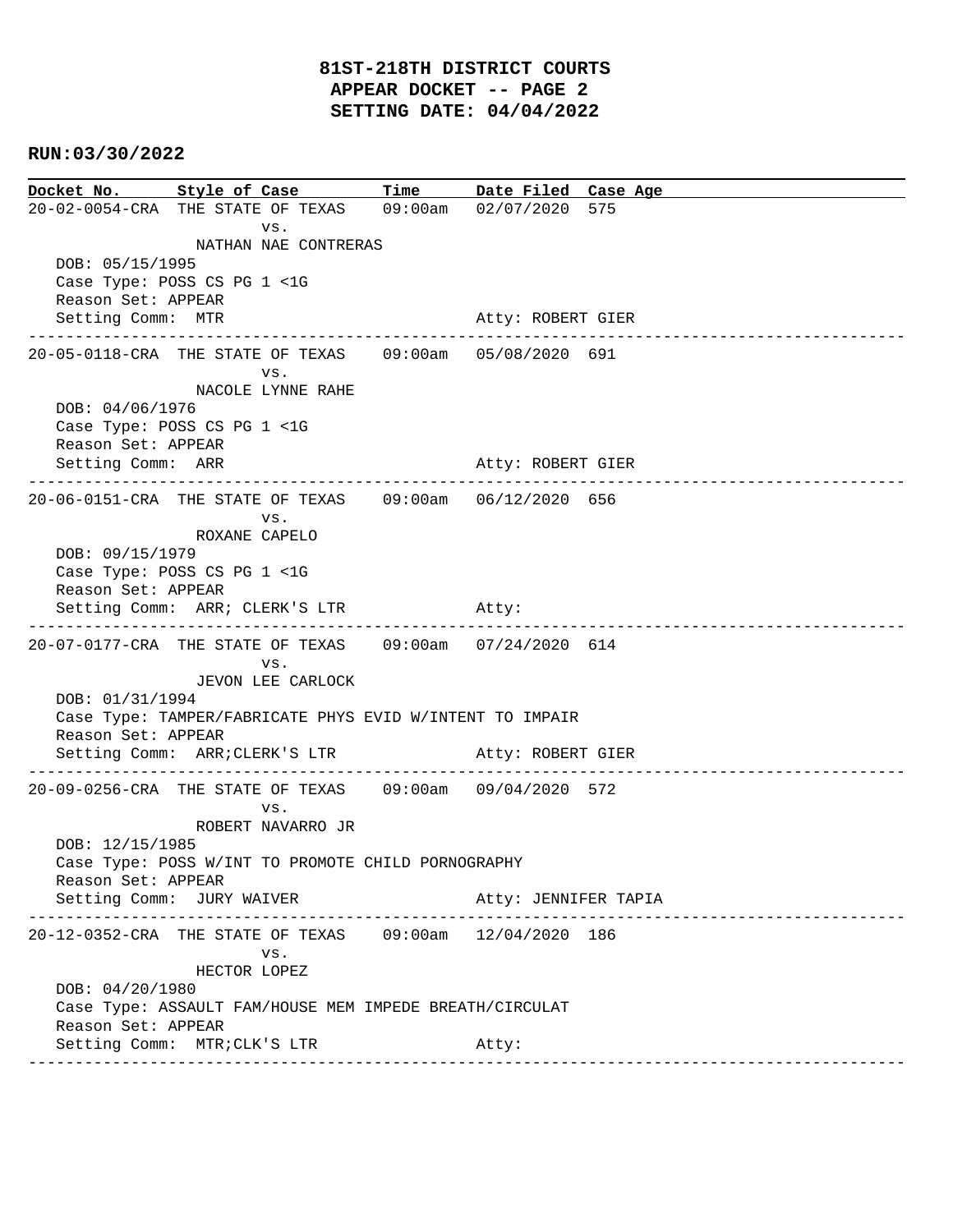**Docket No. Style of Case Time Date Filed Case Age**  21-01-0023-CRA THE STATE OF TEXAS 09:00am 01/06/2021 448 vs. GUY R RIESS DOB: 01/19/1954 Case Type: POSS CS PG 1 <1G Reason Set: APPEAR Setting Comm: ARR Atty: ---------------------------------------------------------------------------------------------- 21-01-0024-CRA THE STATE OF TEXAS 09:00am 01/06/2021 448 vs. CARLOS OMAR PENA-PORRAS DOB: 04/15/2000 Case Type: POSS CS PG 2 < 1G Reason Set: APPEAR Setting Comm: ARR Atty: ---------------------------------------------------------------------------------------------- 21-02-0057-CRA THE STATE OF TEXAS 09:00am 02/05/2021 418 vs. ZACHERY QUAID WILSON DOB: 07/06/1989 Case Type: MAN DEL CS PG 1 >=4G<200G Reason Set: APPEAR Setting Comm: TO PLEA Atty: ROBERT GIER ---------------------------------------------------------------------------------------------- 21-02-0071-CRA THE STATE OF TEXAS 09:00am 02/08/2021 415 vs. ZACHERY QUAID WILSON DOB: 07/06/1989 Case Type: POSS CS PG 2 < 1G Reason Set: APPEAR Setting Comm: TO PLEA Atty: ROBERT GIER ---------------------------------------------------------------------------------------------- 21-03-0134-CRA THE STATE OF TEXAS 09:00am 03/05/2021 390 vs. COLTON WAYNE RANKIN DOB: 09/09/1992 Case Type: POSS CS PG 1 <1G Reason Set: APPEAR Setting Comm: ARR; CLERK'S LTR Atty: ---------------------------------------------------------------------------------------------- 21-05-0214-CRA THE STATE OF TEXAS 09:00am 05/07/2021 327 vs. ROMAN RAMIREZ DIAZ DOB: 11/14/1953 Case Type: MAN DEL CS PG 1 >=4G<200G Reason Set: APPEAR Setting Comm: TO PLEA Atty: TRLA PDO ----------------------------------------------------------------------------------------------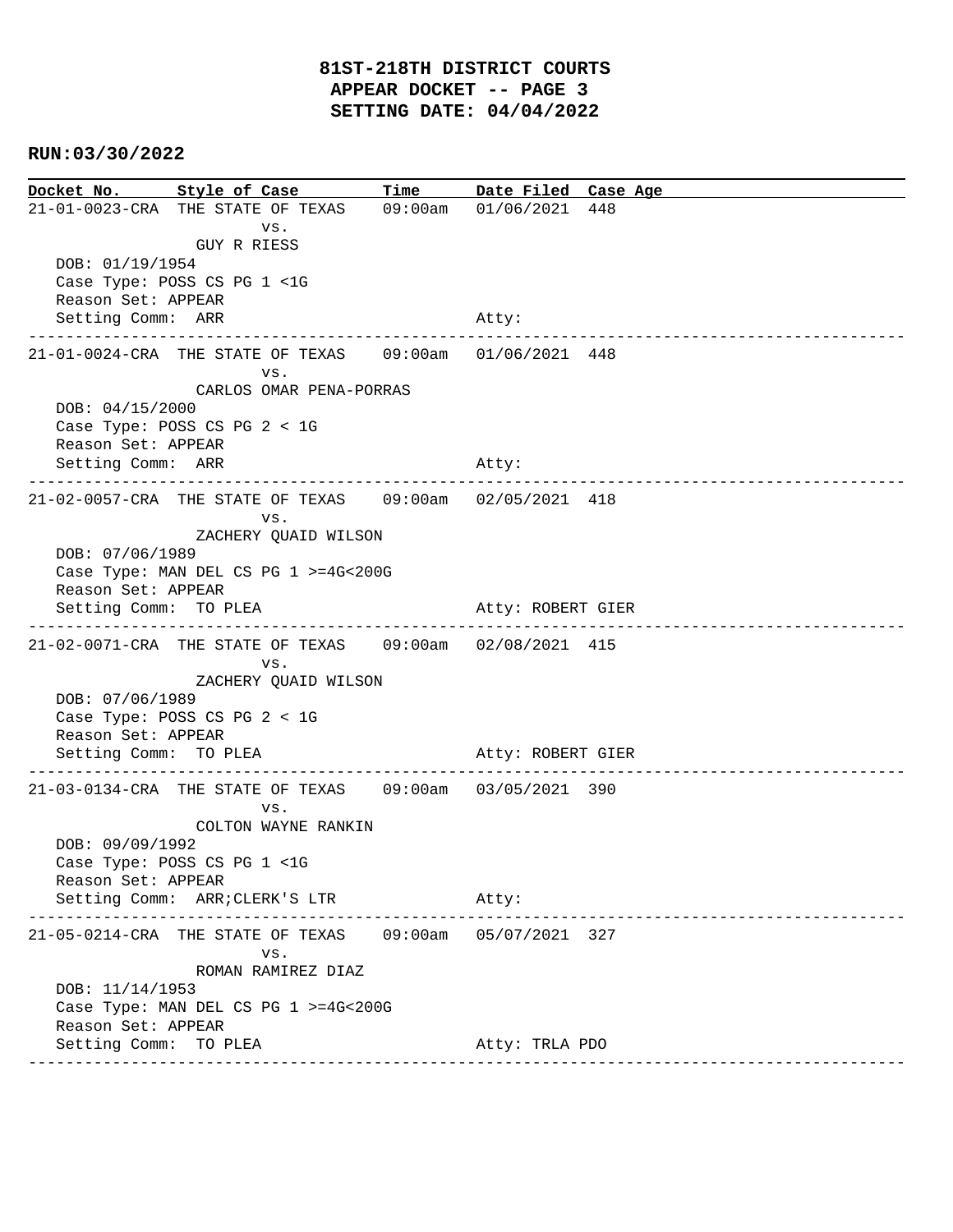|                                         | Docket No. Style of Case Time Date Filed Case Age        |  |                   |                               |
|-----------------------------------------|----------------------------------------------------------|--|-------------------|-------------------------------|
|                                         | 21-06-0289-CRA THE STATE OF TEXAS 09:00am 06/25/2021 278 |  |                   |                               |
|                                         | VS.                                                      |  |                   |                               |
|                                         | AMANDA SIMPSON                                           |  |                   |                               |
| DOB: 01/24/1983                         |                                                          |  |                   |                               |
| Reason Set: APPEAR                      | Case Type: POSS CS PG 1 <1G                              |  |                   |                               |
|                                         | Setting Comm: SENTENCING                                 |  | Atty: JASON NITZ  |                               |
|                                         |                                                          |  |                   | ----------------------------- |
|                                         | 21-06-0290-CRA THE STATE OF TEXAS 09:00am 06/25/2021 278 |  |                   |                               |
|                                         | VS.                                                      |  |                   |                               |
| DOB: 01/24/1983                         | AMANDA SIMPSON                                           |  |                   |                               |
|                                         | Case Type: POSS CS PG 1 <1G                              |  |                   |                               |
| Reason Set: APPEAR                      |                                                          |  |                   |                               |
|                                         | Setting Comm: SENTENCING                                 |  | Atty: JASON NITZ  |                               |
|                                         |                                                          |  |                   |                               |
|                                         | 21-06-0295-CRA THE STATE OF TEXAS 09:00am 06/25/2021 278 |  |                   |                               |
|                                         | VS.<br>ZACHERY QUAID WILSON                              |  |                   |                               |
| DOB: 07/06/1989                         |                                                          |  |                   |                               |
|                                         | Case Type: POSS CS PG 1 <1G                              |  |                   |                               |
| Reason Set: APPEAR                      |                                                          |  |                   |                               |
| Setting Comm: TO PLEA                   |                                                          |  | Atty: ROBERT GIER |                               |
|                                         | 21-07-0331-CRA THE STATE OF TEXAS 09:00am 07/12/2021 261 |  |                   |                               |
|                                         | VS.                                                      |  |                   |                               |
|                                         | DAVID NANCE MILLS                                        |  |                   |                               |
| DOB: 10/06/1959                         |                                                          |  |                   |                               |
|                                         | Case Type: SEXUAL ASSAULT CHILD                          |  |                   |                               |
| Reason Set: APPEAR                      |                                                          |  |                   |                               |
|                                         | Setting Comm: SENTENCING                                 |  |                   | Atty: WOODROW HALSTEAD III    |
|                                         | 21-12-0461-CRA THE STATE OF TEXAS 09:00am 12/10/2021 110 |  |                   |                               |
|                                         | VS.                                                      |  |                   |                               |
|                                         | SALINA MARIE BADILLO                                     |  |                   |                               |
| DOB: 03/30/1977                         |                                                          |  |                   |                               |
|                                         | Case Type: POSS CS PG $1$ >=1G<4G                        |  |                   |                               |
| Reason Set: APPEAR<br>Setting Comm: ARR |                                                          |  | Atty: TRLA PDO    |                               |
|                                         | ----------------------------                             |  |                   | ---------------               |
|                                         | 21-12-0478-CRA THE STATE OF TEXAS 09:00am 12/10/2021 110 |  |                   |                               |
|                                         | VS.                                                      |  |                   |                               |
|                                         | CHRISTOPHER RODRIGUEZ                                    |  |                   |                               |
| DOB: 02/02/1988                         | Case Type: UNAUTH USE OF VEHICLE                         |  |                   |                               |
| Reason Set: APPEAR                      |                                                          |  |                   |                               |
| Setting Comm: ARR                       |                                                          |  | Atty: TRLA PDO    |                               |
|                                         | ----------------------------------                       |  |                   |                               |